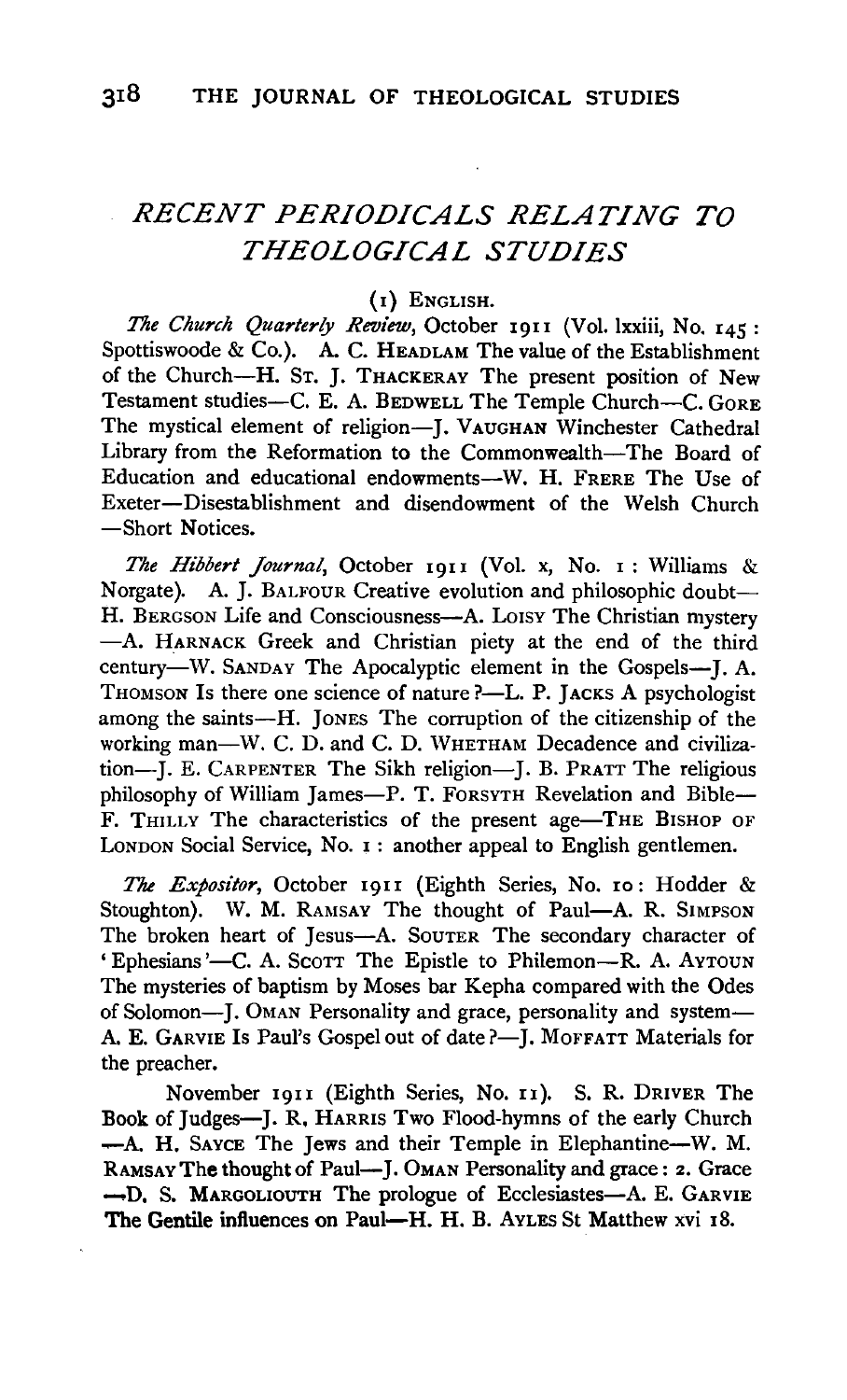### PERIODICALS RELATING TO THEOLOGICAL STUDIES 319

December I9II (Eighth Series, No. I2). W. M. RAMSAY The Thought of Paul-G. MARGOLIOUTH The Sadducean Christians of Damascus-S. R. DRIVER The Book of Judges-C. H. Dopp Eucharistic symbolism in the Fourth Gospel-W. RICHMOND Note on the Great Omission by St Luke of St Mark vi  $45$ -viii  $3$ -I. W. DIGGLE The Duty of self-love-J. MOFFATT Materials for the Preacher.

### ( 2} AMERICAN.

*The American Jounzal* of *Theology,* October I9II (Vol. xv, No. 4: Chicago University Press). E. von DoBSCHUTZ The most important motives for behaviour in the life of the early Christians-H. P. SMITH The Hebrew view of sin-B. B. WARFIELD The 'Two Natures' and recent Christological speculation: II The New Testament Jesus the only real Jesus-J. E. LE BosQUET The classification and evolution of miracle-F. H. Foster The Christology of a modern Rationalist-G. GALLOWAY Religious experience and theological development-Critical Notes-Recent theological literature.

*The Pn'nceton Theological Review,* October I9II (Vol. ix, No. 4 Princeton University Press). B. B. WARFIELD On faith in its psychological aspects-J. O. BovD The character and claims of the Roman Catholic English Bible-E. G. SIHLER The religion of the Emperor Julian-The writings of Samuel Miller-Reviews of recent literature.

#### (3) FRENCH AND BELGIAN.

*Revue d'Histoire Ecclésiastique*, October 1911 (Vol. xii, No. 4: Louvain, 40 Rue de Namur). E. CALLEWAERT La méthode dans la recherche de la base juridique des premières persécutions (suite et fin) -L. BRIL Les premiers temps du christianisme en Suède : étude critique des sources littéraires hambourgeoises *(suite et fin*)-P. FOURNIER Le Décret de Burchard de Worms: ses caractères, son influence (suite et  $f(n)$ -P. VAN ISACKER Notes sur l'intervention militaire de Clément VIII en France à la fin du xvie siècle—Comptes rendus—Chronique— Bibliographie.

*Revue de l'Onent Chrltien,* July 1911 (Second Series, Vol. vi, No. 3: Paris, 20 Rue du Regard). S. GRÉBAUT Littérature éthiopienne pseudoclémentine: III Traduction du Qalémentos (suite)--F. NAU Note sur l'histoire ecclésiastique de Bar-Hadbešabba et sur une controverse de Théodore de Mopsueste avec les Macédoniens-L. DELAPORTE Catalogue sommaire des manuscrits coptes de la Bibliotheque Nationale de Paris *(suite*)-M. BRIERE Histoire du couvent de Rabban Hormizd, de 1808 à 1832 (traduite du syriaque) (suite)-S. GRÉBAUT Aperçu sur les miracles de Notre-Seigneur-J. FRANCON Traduction française de la version éthiopienne de la *Didascalie (suite*)-F. NAU Notices des-